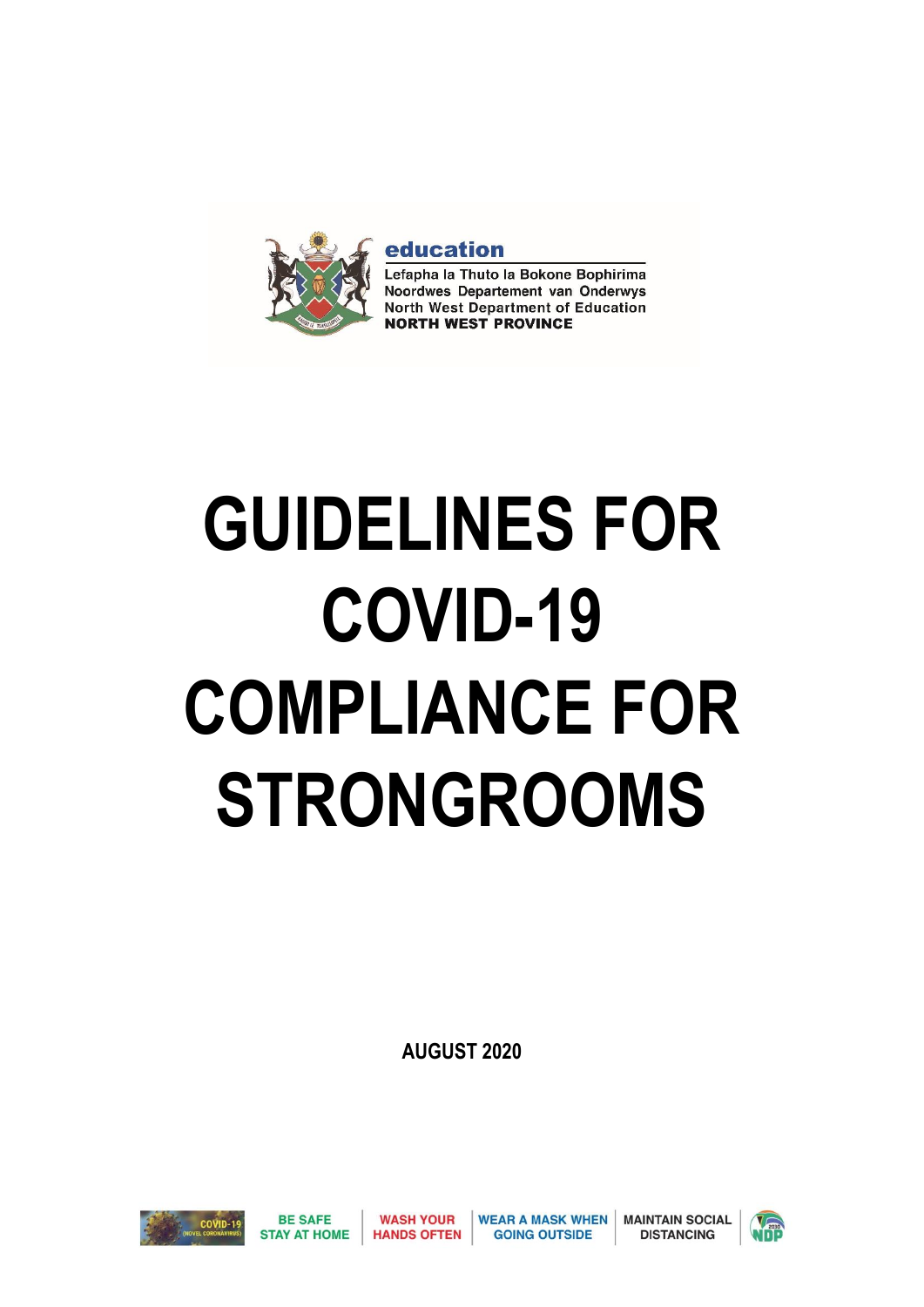# **1. Introduction**

The advent of Covid-19 pandemic has necessitated the need for an alternative approach to the general conduct, administration and management of national examinations. It is imperative for officials trusted with the responsibility of administering and managing the collection of question papers (QP) and return of answer scripts to ensure that the necessary precautions aimed at protecting both officials and Chief Invigilators from contracting Covid-19 are instituted at all storage rooms, nodal and distribution points where the examination material are collected and returned. The need to maintain social distancing as one of the strategies instituted by the World Health Organization (WHO) to combat the spread of Covid-19 has a direct impact on the processes followed during the collection of question papers and return of answer scripts. This protocol aims at providing precautionary measures that are to be put in place as guidelines to be followed when managing the following processes during the collection of question papers and return of answer scripts:

- (a) Minimum standards of the storage/nodal/distribution room
- (b) Preparation of the storage room (decontamination, adherence to social distancing, provision of hand sanitizers, availability of cloth face masks
- (c) Admitting Chief Invigilators to collect the Question Papers (procedures)
- (d) Handling of Examination material
- (e) Monitoring of the writing (monitor behaviour)

## 1. **Minimum standards of the storage/nodal/distribution point**

- 1.1 All storage rooms should have a security guard appointed, one during the day and one at night as long as the Question Papers are kept in the storage facility.
- 1.2 Where there are security companies an additional official are required during the day to assist the present number of security guards.
- 1.3 All officials who are deployed at distribution points must have Private Security Industry Regulation (PRISA) identity cards.
- 1.4 **Minimum standards for the official at the storage point**:
- 1.4.1 It should be borne in mind that the Department of Basic Education (DBE) monitoring team has set up the standard that the storage room Manager Level must be (Salary Level) SL8 and above and the manager can have assistants who work under him/her.
- 1.4.2 These assistants must be on SL5 to 7.
- 1.4.3 Drivers can be appointed but if carrying QP or answer scripts they must be accompanied by an official on SL5 to SL7.



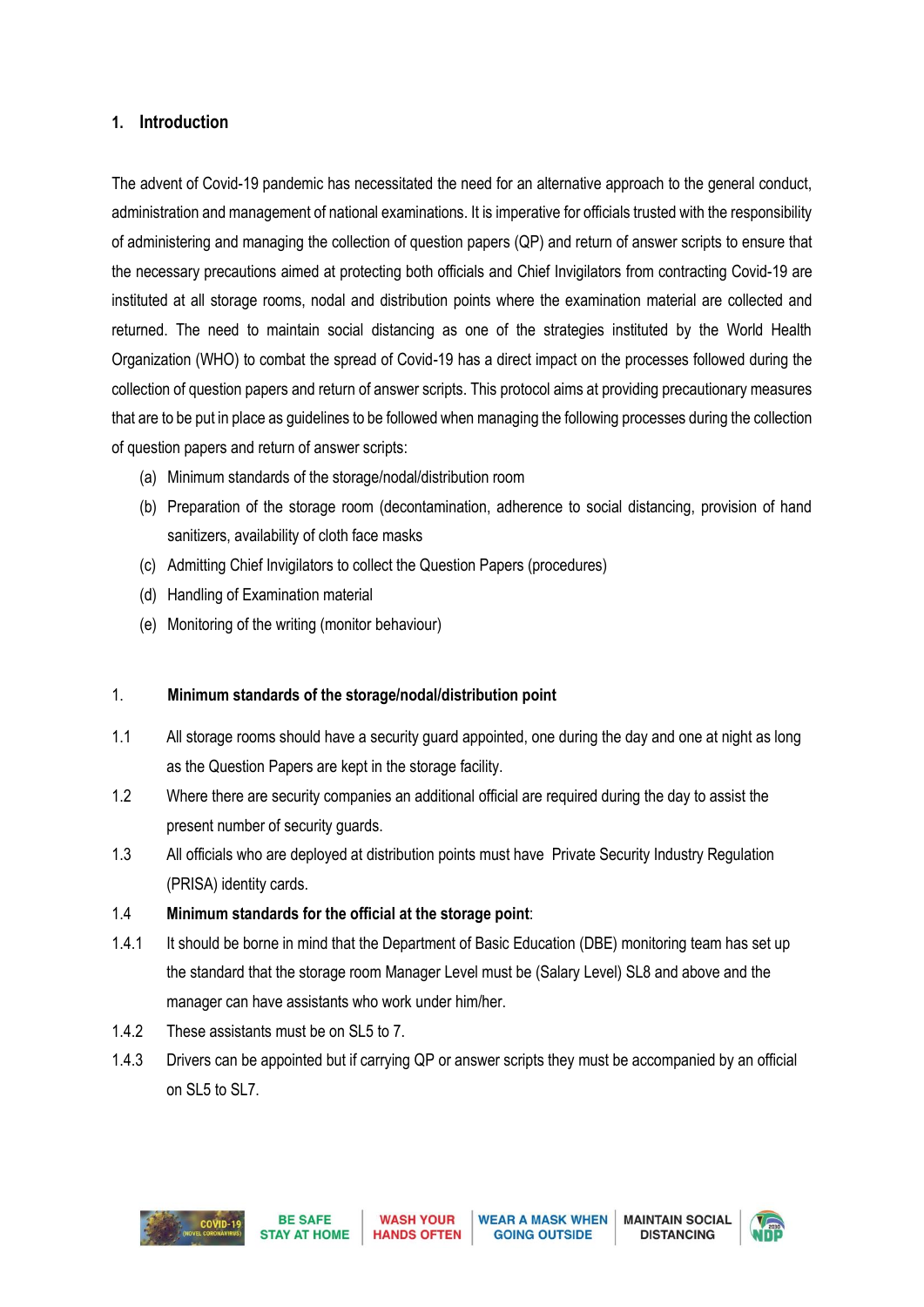## **1.5 Minimum PPE to be availed at the storage, nodal or distribution point**

- 1.5.1 The storage manager and assistant must have the following PPE during the conduct and distribution of the papers:
- 1.5.1.1 Face Mask.
- 1.5.1.2 Face shield.
- 1.5.1.3 Disposable Gloves.
- 1.5.1.4 Disposable apron.
- 1.5.1.5 Sufficient alcohol-based (70% alcohol) sanitizers to be made available for each storage-room for the examination period.
- 1.5.1.6 Box of pens for principals to sign in as they collect the QP and when bringing the scripts, these pens must be sanitized and be rotated alternatively Chief invigilators must bring along their pens.
- 1.5.1.7 Infrared Forehead Thermometer to take temperatures of Chief Invigilators and monitors as they arrive at the storage point.

# **2. Preparation of the Storage room/Nodal or Distribution point (decontaminating, adherence to social distancing, provision of PPE)**

- 2.1 Identify an official (Preferably Security Guards) who will assist with the screening of Chief invigilators and monitors as they enter the centre premises (at the main gate).
- 2.2 The screening team must ensure that Chief Invigilators and monitors complete a health profile form everyday they enter the centre premises.
- 2.3 Ensure that adequate space is identified so that the storage room complies with COVID-19 protocol on social distancing.
- 2.4 Ensure that adequate furniture, light, electricity is available.
- 2.5 A sanitization station must be set up for use by both storage officials, monitors and Chief invigilators at each storage room.
- 2.6 Prepare reserves in case an official may have to be excluded due to displaying COVID-19 related symptoms (or simply test positive) before the end of the examinations.
- 2.7 Conduct deep cleaning of the identified storage room and keep the storage room locked to avoid unauthorised entry before collection by Chief Invigilators.
- 2.8 Have a deep-cleaning service provider on call in case of emergency.
- 2.9 Prepare an isolation room in the event it may be found that an official is displaying COVID-19 related symptoms.
- 2.10 In the event a COVID-19 case is found in a particular storage room, such a venue must be decontaminated before it can be utilized for storage again.



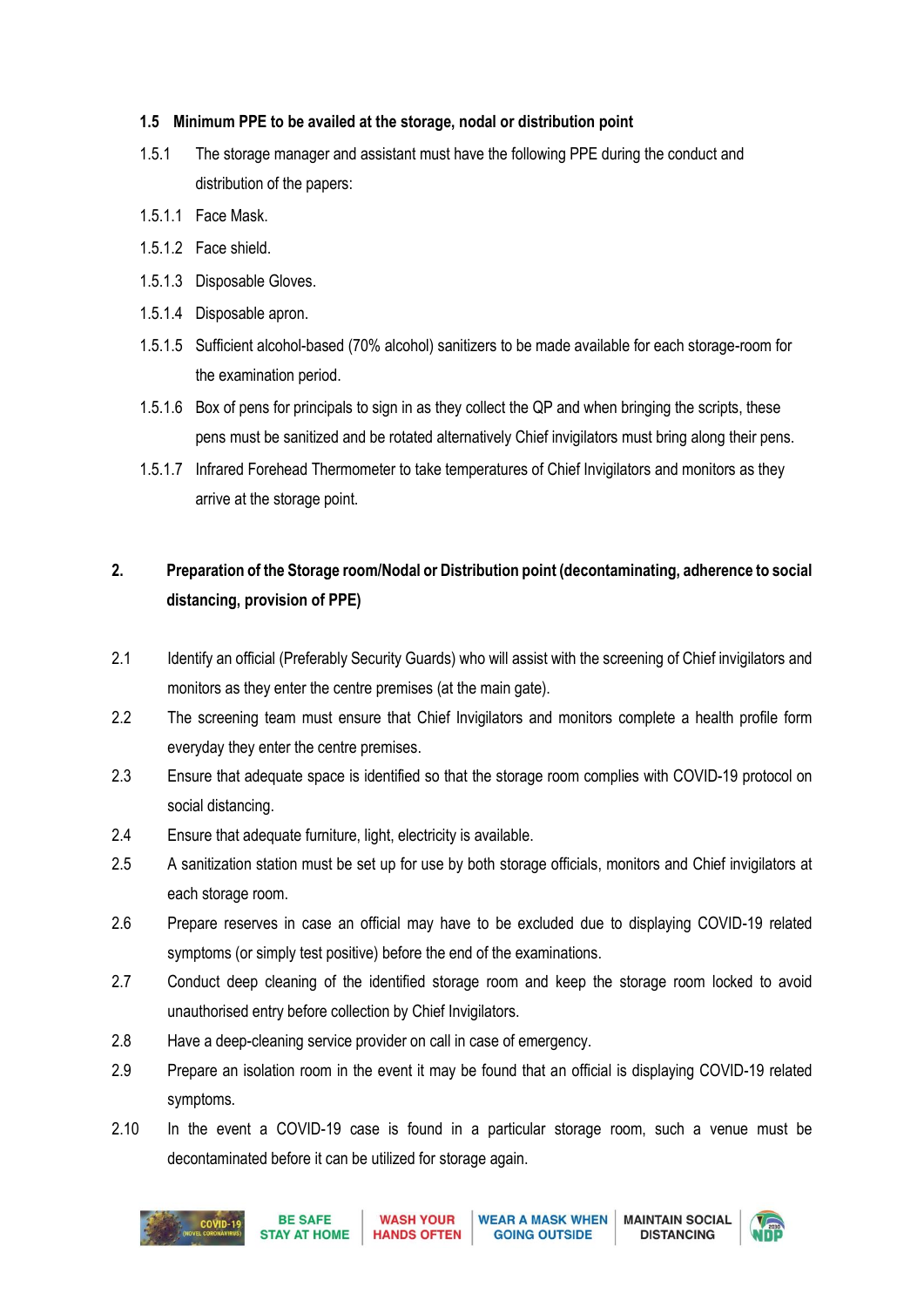- 2.11 Chief Invigilators and officials must wear masks at all times in the storage room.
- 2.12 Storage room officials must also make sure that the tables they are using are sanitized every session.
- 2.13 One to two Chief Invigilator must be allowed to enter the storage room at a particular time.
- 2.14 Ensure that Chief Invigilators and examination officials are seated 1.5 m apart from each other.
- 2.15 Disinfect and sanitize all surfaces in all storage rooms on a daily basis before each session starts.
- 2.16 Physical distancing of the furniture of storage room officials should be kept at 1.5m.
- 2.17 Ensure adequate ventilation in the storage room.
- 2.18 Set up a sanitization station at the entrance of each storage room.
- 2.19 Adequate Covid-19 signage must be displayed in every storage room.

## **3. Admitting Chief Invigilators to collect the Question Papers (procedures)**

- 3.1 Chief Invigilators should arrive at least one hour before the collection of Question papers.
- 3.2 All Chief Invigilators are to be screened before entering the storage room. No Chief Invigilators will be allowed inside the storage room without being screened. Should a Chief Invigilators refuse to be screened he/she will not be allowed access into the storage venue.
- 3.3 The screening of the Chief Invigilators to include providing answers to the five COVID 19 protocol questions. Should a Chief Invigilators answer "yes" to any one or more of the five questions, the monitor will not be allowed to fulfil his/her duty at the storage point.
- 3.4 Chief Invigilators whose temperatures are high (above 38 degrees C) will be isolated for 10 minutes and will be rescreened before they are allowed access into the storage room. Should the temperature test normal on rescreening **and** the Chief Invigilators responses to the Covid-19 protocol questions were **"no"** , the Chief Invigilators will then be allowed access into the storage room.
- 3.5 All Chief Invigilators to sanitize their hands before entering the storage room and frequently whilst busy executing their duties inside the storage room such as when checking the package of their school.
- 3.6 All Chief Invigilators must wear facemasks at all times inside the storage room.
- 3.7 Chief Invigilators without facemasks will not be allowed into the storage room.
- 3.8 All Chief Invigilators must adhere to the social distancing protocol of 1.5 metres during monitoring.
- 3.9 Chief Invigilators are allowed to bring in their own sanitisers into the storage room.

## **4. Handling of Examination Material**

- 4.1 Strong room Managers must ensure that Chief Invigilators wear masks at all times during the collection of question papers and return of answer scripts and have access to a working sanitization station at each storage room.
- 4.2 The packaged question papers must be sanitized before distributing to the Chief Invigilator.